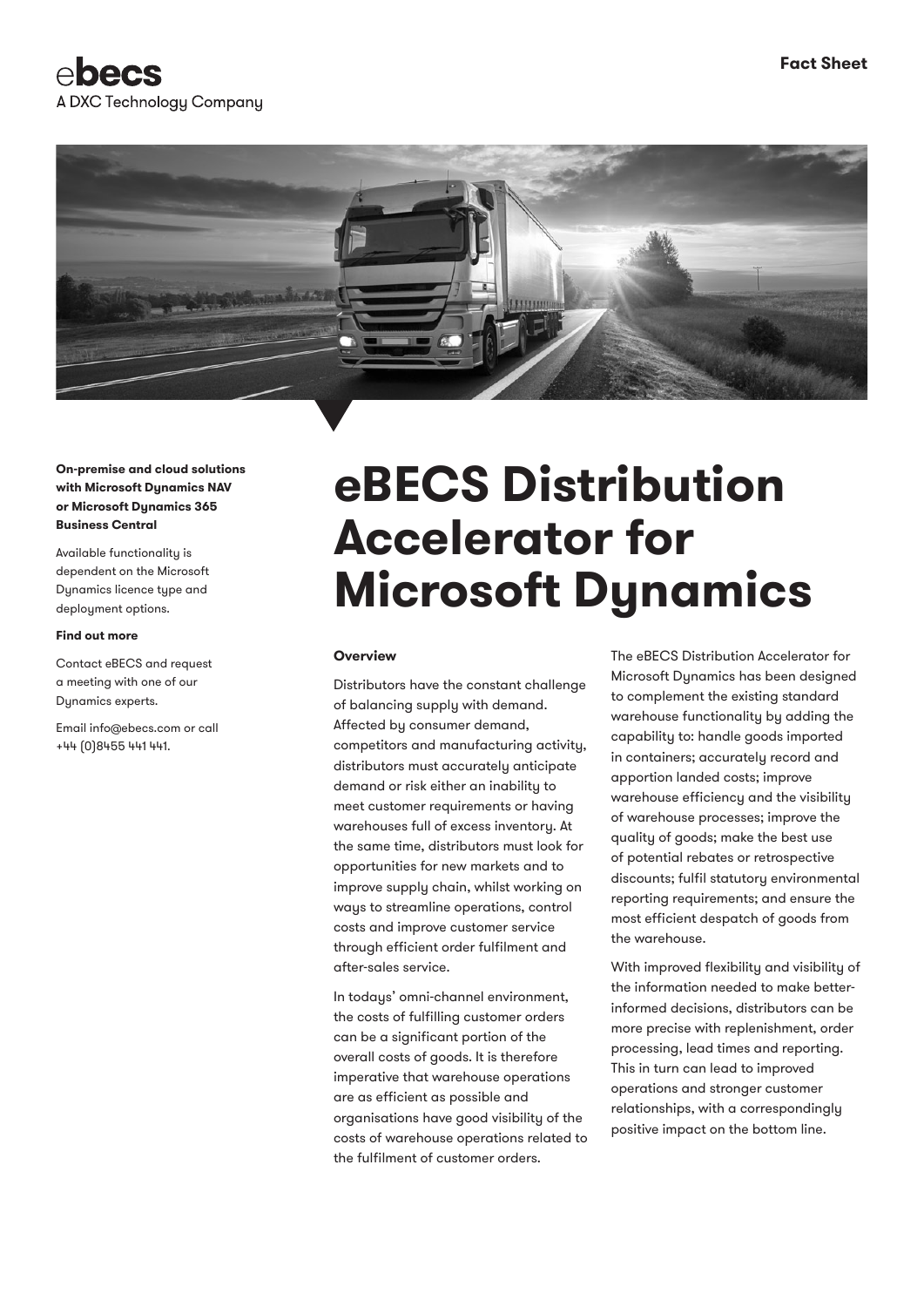

## **Container Management**

Many retailers, wholesalers, distributors and manufacturers import goods and components from overseas, but handling products arriving in shipping containers can create logistical challenges. Long lead-times due to shipping times can have impacts on both availability of stock for customers and production lead-times of items whose manufacture rely on the availability of components. Warehouse processes have to adapt to cope with large volumes of goods arriving in a single container within the constraints of both warehouse space and employees available to perform warehouse activities.

Container management integrates seamlessly with the existing purchase order and warehouse management functionality within Microsoft Dynamics to improve endto-end visibility and item availability of inbound goods being shipped by container. Containers can be managed by a new container entity that can hold information such as freight forwarder information, container type (size and capacity), port of entry, port of departure, expected receipt date, bill of lading information, vessel and container tracking information.

Purchase lines from one or multiple purchase orders can be added to a container. From this point forward, any changes to the container, such as amending the expected receipt date, will also be reflected in the related purchase documents. If internal purchasing resources are planning the container shipments, then capacity can be estimated based on item information and the size of the container selected.

Depending on contracts, ownership of goods can happen at different points in the supply chain. With 'Free on Board', ownership of goods can be passed from supplier to purchaser at the point of departure or whilst goods are on the sea. Traditionally goods procured this way will not be reflected in the inventory value or accounts until they are physically receipted into the warehouse. The 'Free on Board Receipt' functionality allows ownership of the goods to be passed on at any point in time. These goods will be reflected in the inventory valuation and, optionally, in the financial reporting whilst still not showing as available inventory until the estimated date of receipt into the warehouse. A true warehouse receipt can still be undertaken at the point the container arrives at the warehouse.

Container management integrates with the standard Microsoft Dynamics warehousing functionality to allow a single warehouse receipt to be created per container irrespective of the number of source documents included within the container contents.

Regular updates to the status and expected receipt date of the container also give warehouse operatives greater visibility to the expected arrival of a container to warehouse capacity and work patterns can be accessed accurately.

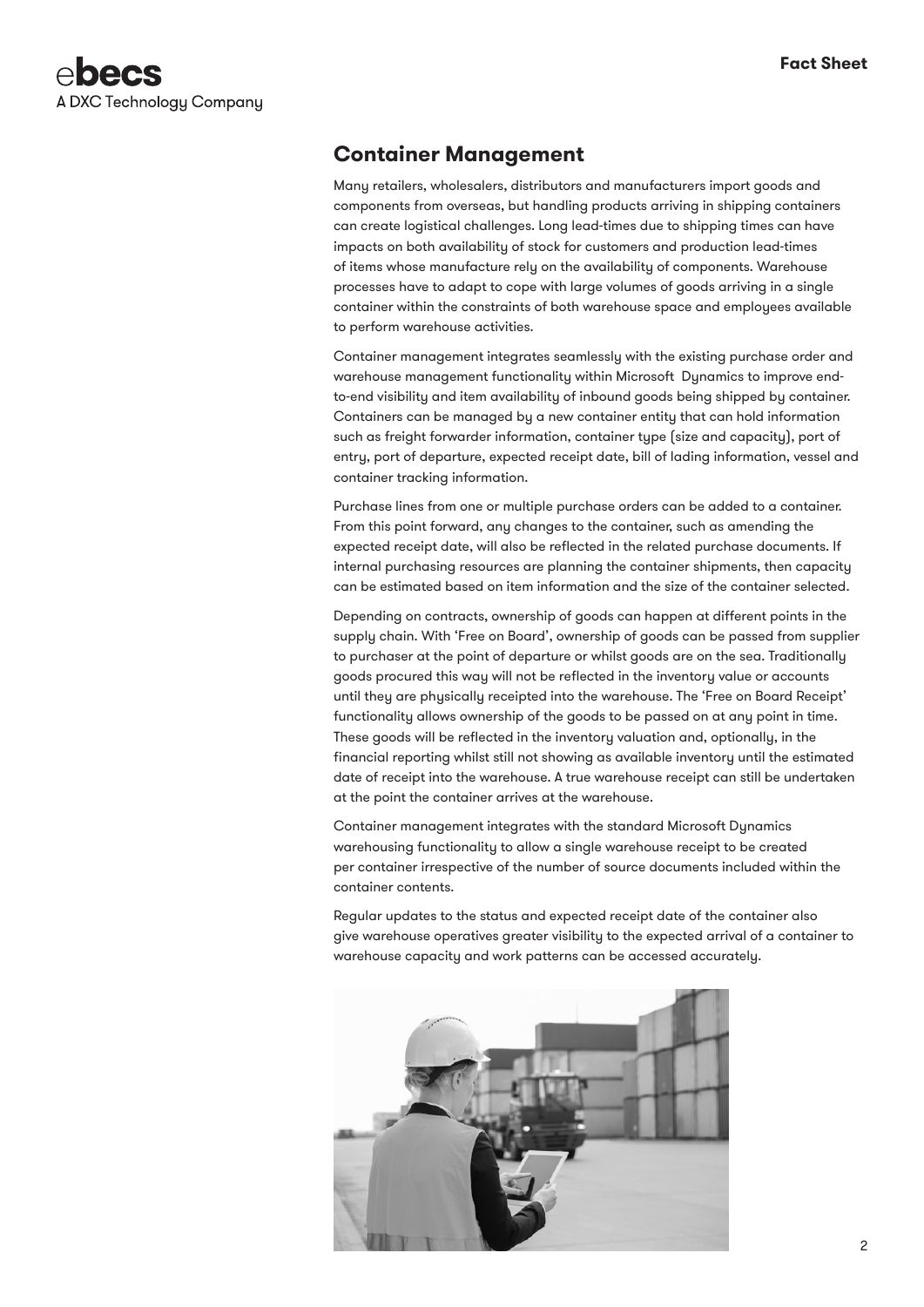

#### **Landed Costs**

Landed costs can be managed by the application using Microsoft Dynamics' item charges functionality to represent additional costs such as freight and customs charges. Item charges can be entered either on related purchase documents or managed on invoices from third-party suppliers such as freight forwarders.

Item charges can be applied to individual product lines or a container as a whole and cost shares can be automatically calculated based on item volume, net weight, gross weight, quantity or value.

Customs charges can also be automatically calculated and applied for inbound containers based on the contents and prevailing duty rates.

Item charges have been further extended so landed costs can be included within the expected cost of an item. This means that expected margins are far more visible across the application and inventory valuation is more representative of the true position of inventory.

### **Enhanced Warehouse Functionality**

Additional changes have been made to improve the base warehouse functionality.

To improve visibility across the warehouse, new dashboards have been introduced. The warehouse shipping dashboard allows a quick view of all shipments going out of the warehouse, grouped by shipment, pick, inventory pick or tote and allowing easy access to all related warehouse documents. View can be quickly filtered by item, customer or source document, allowing planners to easily re-assign warehouse tasks to make optimum use of the available resources.

An equivalent dashboard for inbound deliveries gives planners instant access to expected deliveries.

Transfer orders have also been enhanced to allow losses/damages in transit to be recorded and reported upon.

Warehouse picks can be easily reversed allowing greater flexibility in responding to last-minute customer requests or the re-allocation of scarce stock.

Finally, under-receipts and over-receipts discovered in the warehouse can be recorded from within the warehouse documents and used to update the system.

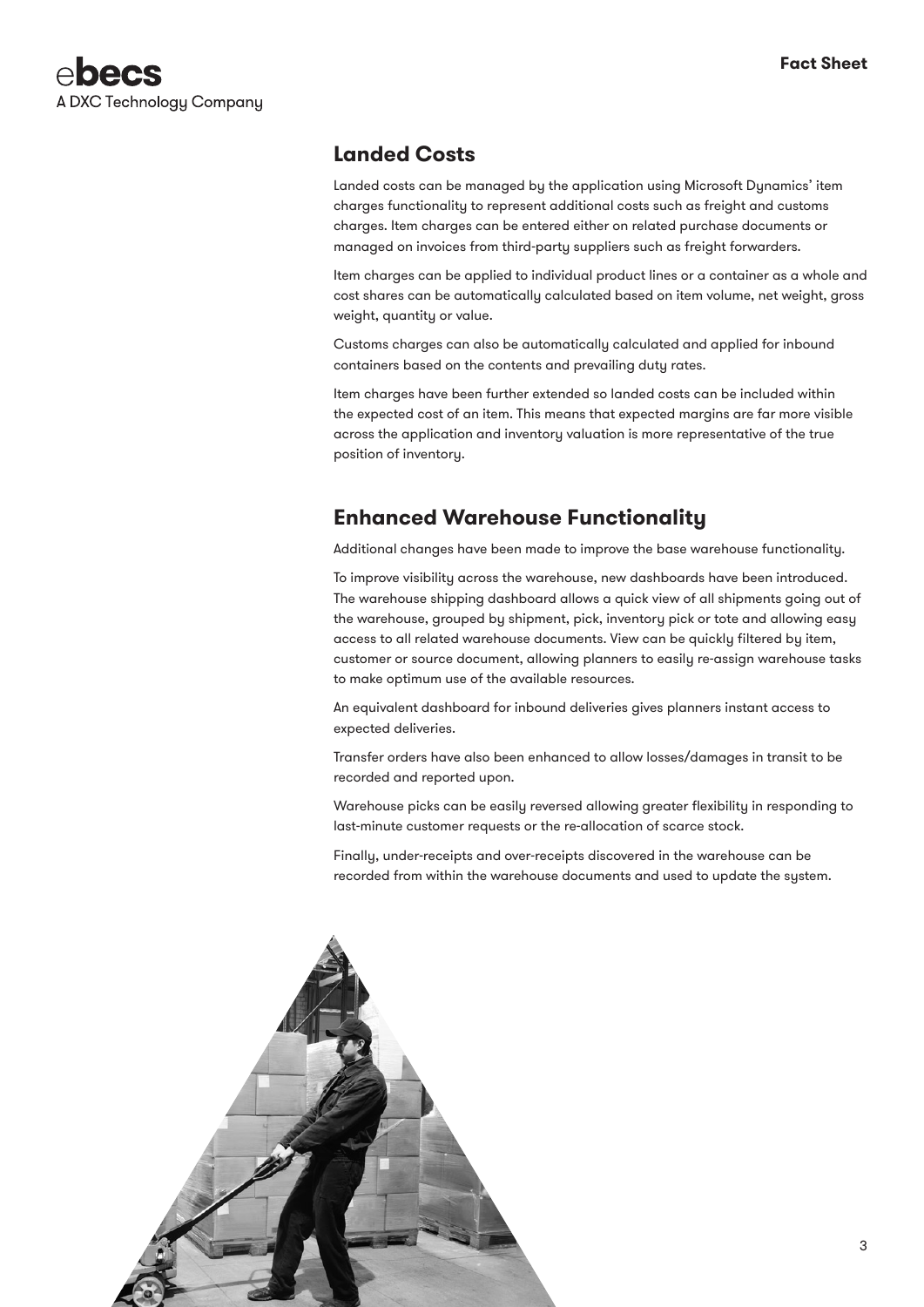

# **Rebates/Retrospective Discounts**

Both distributors and customers are always looking for ways to reduce the costs of their supply chains.

Whilst pricing, promotions and discount structures can affect the cost of individual orders, rebates (or retrospective discounts) are often utilised to encourage repeat business or offer preferential pricing for quantities of qualifying products that are bought over a period of time.

The rebate module adds functionality to support retrospective discounts offered for both sales and purchases.

For each rebate offered the qualifying items may be defined, either individually, or by item groupings such as brand or category. Targets for each rebate period with the associated retrospective discount can be defined either as a single target for total sales or purchases, or tiered across a number of targets with increasing discount values. Sales and purchases can be restricted to a specific period or, optionally, carried forward into future periods if the target is not met within a particular period.

For sales rebates once a retrospective discount has been achieved it can be offered to the customer in the form of a payment or credit on account. For purchase rebates, potential retrospective discounts are monitored so they can be claimed from the supplier in the form of a credit.

Sales and purchases rebates may be linked, so that if a supplier offers to cover all (or part) of the costs in offering a rebate to a customer then the costs associated with offering a sales rebate can be reclaimed through the associated purchase rebate.

Purchase rebates may also be linked to sales promotions in those instances where a supplier is supporting the costs of offering a promotion.

It is important that the potential costs associated with rebates are reflected in the accounts; therefore the rebate module allows the creation of accruals to reflect potential future liabilities.

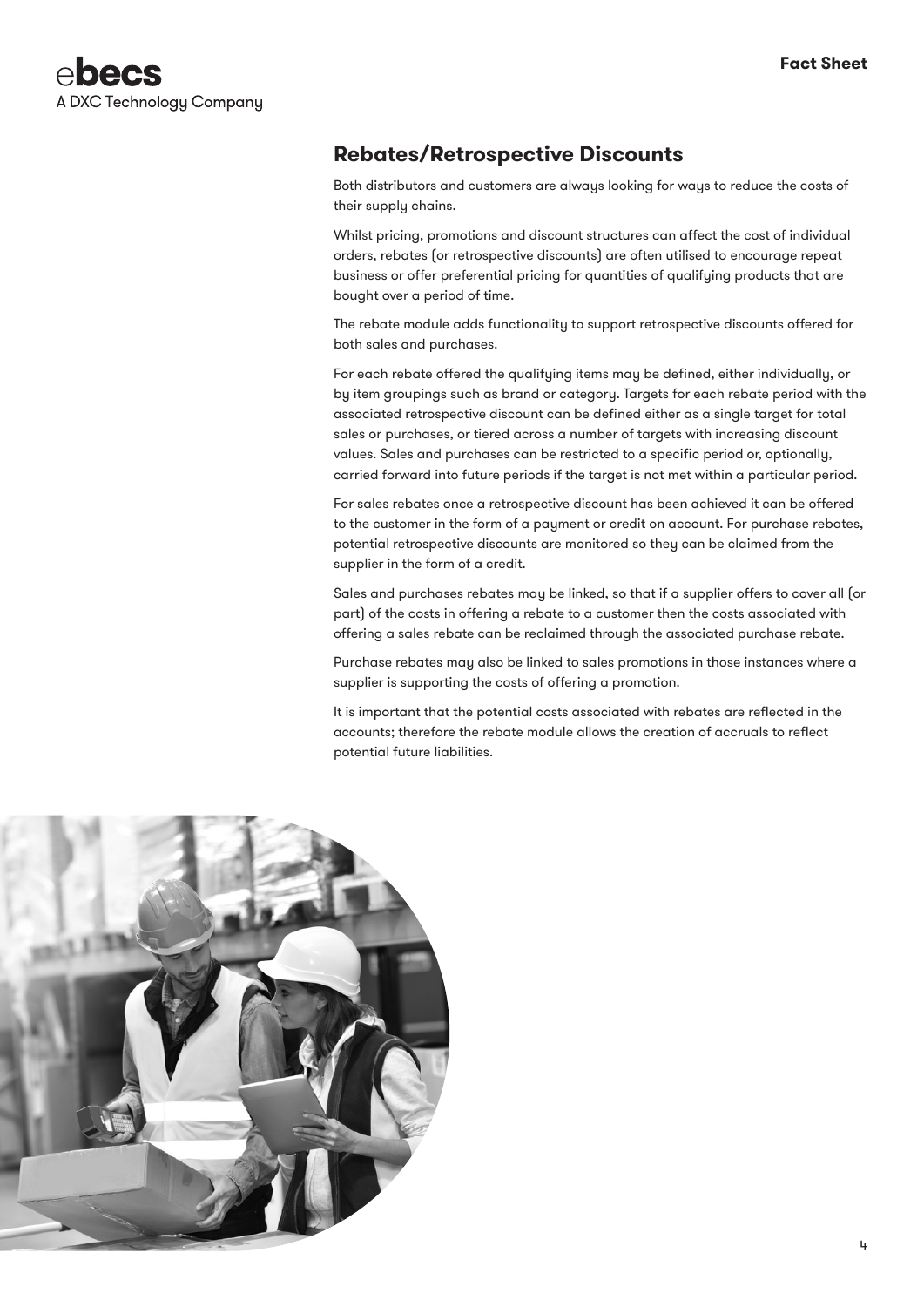## **Quality Assurance**

Quality control is a core part of supply chain processes for companies procuring goods or producing goods in manufacturing, assemble-to-order or assemble-to-stock scenarios.

A quality assurance policy allows organisations to determine which goods will be tested and which tests will be carried out, including the acceptance criteria. Policies can be assigned to ranges of products and also assigned at product variant or production location levels. This allows full flexibility in the testing to be undertaken and respects specific regional or product requirements. Each policy can contain as many test cases as required, with the use of either individual test cases to capture a defined option, date and value, or free-form entry. Standard testing measures may be defined to ensure consistency across policies and to make the creation of quality assurance test policies easier.

Quality assurance tests are automatically generated when an applicable inventory movement (such as a purchase receipt or production output) is undertaken in the system and based on the quality assurance workflow and policies defined.

Each item to be tested within a test becomes its own test instance and results can quickly be entered into a simple grid view allowing tests to be structured on a per item or per test case basis. For each test result a picture or free-form notes may be entered. If using the quality assurance module on a camera-enabled device using the Microsoft Dynamics tablet client, pictures may be automatically taken and stored from within the QA module. Test sheets may also be generated for test instances, so tests can be carried out away from the system and the results recorded. A signature may also be captured to document the tester and for use in the production of test certificates.

The quality assurance module fully integrates with the workflow functionality that is standard within Microsoft Dynamics, allowing full flexibility in how the quality assurance is handled within your organisation. The workflow also allows actions to be defined in the event of quality assurance failures being reported. Examples of such actions could be:

- Create a purchase return order
- Create a transfer order to move inventory to quarantine
- Automatically move inventory to quarantine
- Write-off inventory
- Send for re-test when failures detected in a sample test
- Block serial or lot numbers
- Notify users.

There are also a number of pre-defined workflow templates provided for the quality assurance module for common document types, purchase receipts, production output, assembly output, sales returns, transfer receipts and production routing operation output.

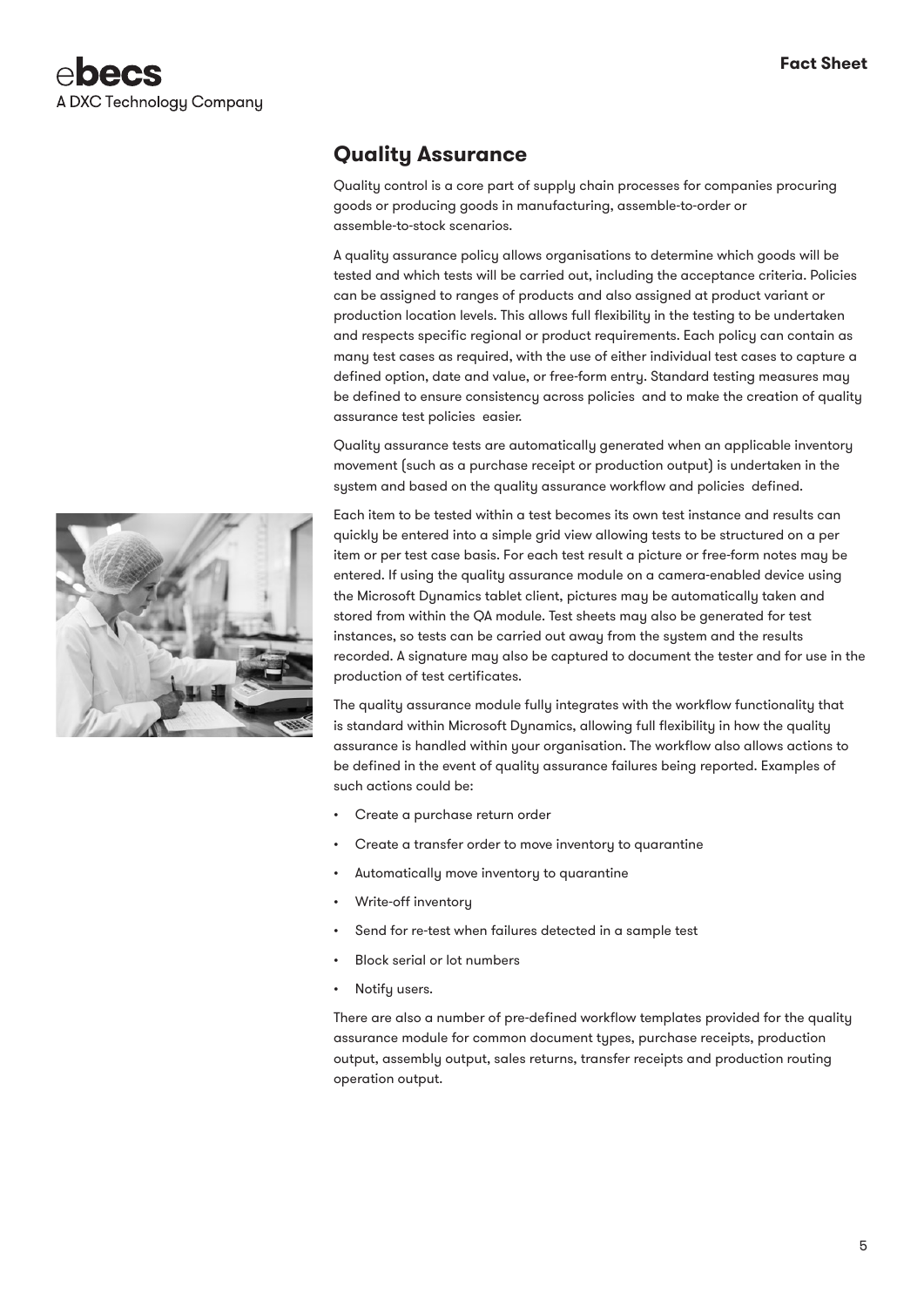

## **Environmental Reporting**

Increasing environmental legislation can put an additional burden on organisations to ensure compliance and produce the necessary statutory reporting.

The environmental reporting module adds additional reporting capabilities to monitor environmental factors and produce periodic reports to aid in the completion of statutory compliance reporting.

Reporting is possible on both waste packaging and waste electrical and electronic equipment and information can be captured throughout the application including imports, goods manufactured and goods sold.

Environmental journals allow information to be collated in line with reporting periods and any additional entries to be entered on the system allowing reports to be generated to aid in the completion of statutory reporting.

Information such as Waste Electrical and Electronic Equipment (WEEE), waste packaging types and weights and hazardous material designations can be simply set against applicable item records. This provides a repository of information that is utilised to collect, collate and report on environmental factors on inventory transactions and movements throughout the application.

A new journal type has been added to the application to facilitate the collation of data and production of reports. The journal can display transactions that need to be included in the reporting and allows additional manual entries to be created to reflect any other transactions that need to be included.

From the environmental journal the following reports can be produced to allow the completion of statutory reporting:

- Waste Electrical and Electronic Equipment
- Waste Packaging

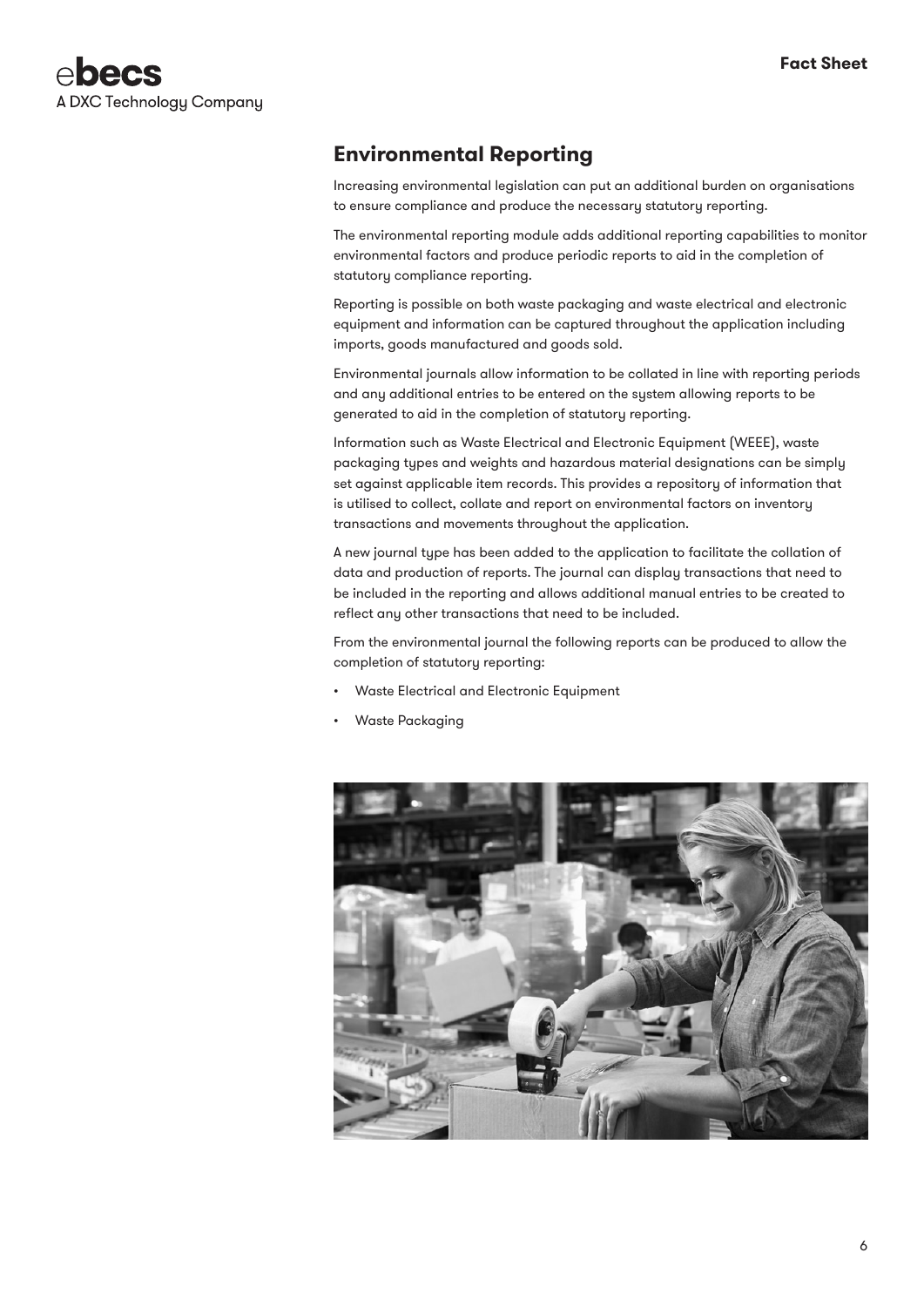# **Cartons, Pallets and Shipping Agent Integration**

Distributors have to potentially cope with a range of different types of order. This can range from large orders being dispatched to a small number of customers to small orders to a larger number of customers. In all cases the costs associated with picking, packaging and shipping those products can be a significant cost which will reduce profit margins.

Ensuring that packaging and despatch operations are as flexible and simple as possible helps to minimise the costs associated with fulfilling customer orders. To aid this a number of enhancements are available to the standard warehouse processes.

Picked goods can be recorded into a number of cartons such as boxes, totes, roll cages or pallets as they are packed. Up to two levels of packaging can be recorded (i.e. boxes on a pallet or tote boxes in a roll cage). Large or oddly shaped items can be a package in their own right.

The weight and dimensions of each package are calculated automatically. Despatch information and shipping documentation can display the make-up of packages being shipped, thereby providing enhanced customer information and allowing all parties to know which products are affected if a particular parcel is lost or damaged in transit.

Cartons can be defined as reusable. This will apply to items such as roll-cages and totes generally used in retail fulfilment, pallets that are returned or specialist containers such as gas-canisters. Reusable containers are tracked both outbound and inbound to the warehouse with reporting available of which customers or outlets are holding particular containers. This helps organisations to track their assets and potentially charge for containers that are not returned.

New weights and measures worksheet functionality allows warehouses to record the weights and measurements of items across the warehouse and ensure this information is accurate for use in calculations.

 A shipping agent integration toolkit is also available with standard integration to a number of commonly used couriers. Shipping agent integration allows distributors to automatically book the collection and delivery of packages and produce courier manifests, shipping labels and, if required, customs documentation automatically as part of the shipment process. This reduces the need for double keying information directly in shipping agent systems, leading to significant time and cost savings in the despatch process.